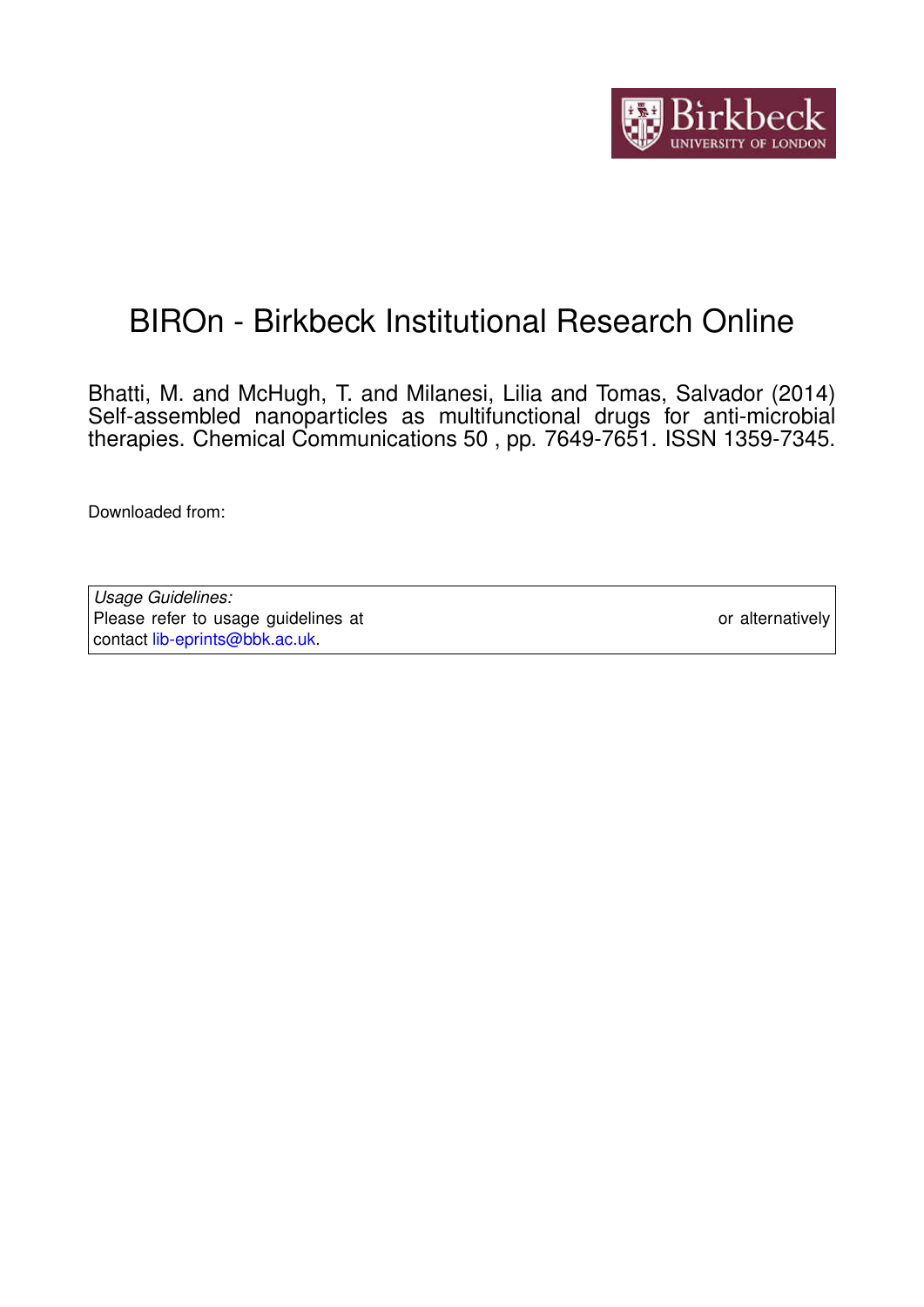# ChemComm RSCPublishing

## **COMMUNICATION**

## **Self-assembled nanoparticles as multifunctional drugs for anti-microbial therapies**

**Cite this: DOI: 10.1039/x0xx00000x**

Manpreet Bhatti,\*,<sup>a</sup> Timothy D. McHugh,<sup>b</sup> Lilia Milanesi,<sup>c</sup> and Salvador Tomas<sup>,\*, a</sup>

Received 00th January 2012, Accepted 00th January 2012

DOI: 10.1039/x0xx00000x

**www.rsc.org/**

**A self-assembled nanoparticle containing a photosensitizer and a** *Trojan-horse* **moiety (cholesterol), binds an anti-TB pro-drug and increases 1000-fold its activity against mycobacteria. These minimalist constructs will allow development of economically viable, efficient drug preparations for the treatment of drug-resistant TB infections.**

The recent UK Chief Medical Officers report has emphasized the increasing threat of antimicrobial resistance and the need for new strategies for control.<sup>1,2</sup> This is particularly true for tuberculosis (TB). TB accounts for around 9 million new cases a year globally and 1.4 million deaths.<sup>3</sup> This fact is compounded by over half a million cases of multi drug resistant (MDR) and extreme drug resistant (XDR) TB per year. The options for treating TB are limited, the drugs in the approved regimens were introduced in the 1960's and new moieties are still in early phase testing. The cause for concern is that the new compounds are focused on limited targets and so cross-resistance is a real risk.<sup>4</sup> Clearly, new paradigms for antimicrobial delivery are required. One such paradigm may rest in the development of soft nanoparticles as vehicles for targeted and controlled delivery

In the last years the development of antimicrobials based on nanoparticles has attracted strong interest.5,6 For the treatment of *Mycobacterium tuberculosis* specifically, studies have so far focused on the sustained drug delivery properties of relatively simple nanoparticle preparations (mostly solid lipid and polymer based), using traditional drugs.<sup>7,8</sup> However nanoparticle assemblies offer the possibility of introducing functionality beyond the passive release of the drug.<sup>9,10</sup> The level of sophistication that can potentially be reached is illustrated by the "artificial organelle" approach.<sup>11</sup> These approaches, although potentially very efficient, are expensive to develop and produce. On the other hand, a nanoparticle can be produced that is formed exclusively of small, uncomplicated molecules, each one with different functionality, but with an overall therapeutic effect that is larger than the sum of the individual parts. Here we develop a multifunctional nanoparticle that can be potentially applied to the treatment of TB. The nanoparticle will contain bacterial nutrient, a photosensitizer (PS) for photodynamic therapy (PDT) and an anti-TB drug. In PDT, a PS in is activated by

light of an appropriate wavelength producing reactive oxygen species that cause cell death. PDT is being used for cancer treatment,<sup>12</sup> but its application to bacterial infections has been so far limited.<sup>13,14</sup>

Recently, we described the synthesis and molecular recognition properties of very stable (CMC 11 nM), hydrophobically selfassembled nanoparticles based on a Zn-metalloporphyrin amphiphile that contained also cholesterol. <sup>15</sup> We reasoned that nanoparticles based on this design can be used for the targeted delivery of drugs that bind to the nanoparticle. Additionally, the chemistry of the amphiphile can be tailored in order to introduce targeting and enhance transport and towards photodynamic therapy (PDT) applications.<sup>16</sup> For the development of an agent for the treatment of mycobacterium infections, we used the same amphiphilic building block as earlier described, but introduced Co instead of Zn as the metal centre, leading to amphiphile **1** (Fig. 1, Supplementary Fig. 1).



**Figure 1**. Chemical structure of water soluble porphyrin **1R**, amphiphilic porphyrin **1** and piyrazinoic acid ester **2**, together with their cartoon representations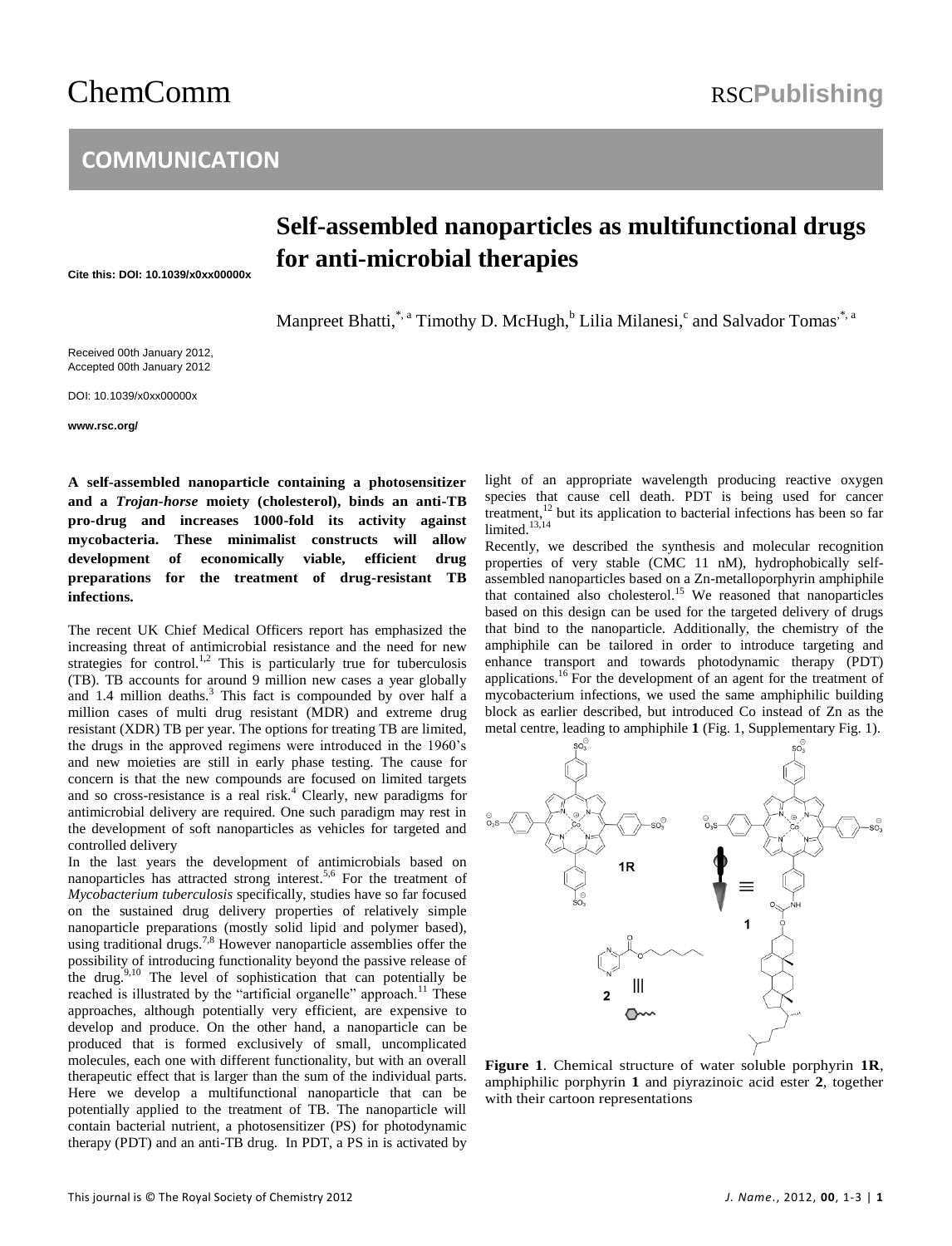It is known that mycobacteria are capable of using cholesterol as an important carbon source during infections and during growth in culture  $17$  therefore, the presence of the cholesterol in the molecule is expected to provide some degree of targeting and facilitate the transport inside the bacterium. Co was chosen as the porphyrin metal centre for two reasons. First, Co metalloporphyrins are likely to be more efficient photosensitizers than Zn metalloporphyrins as they quench oxygen at a slower rate than  $Zn$  metalloporphyrins,<sup>16</sup> rendering a Co-porphyrin derivative a (potentially) better PDT agent. Second, Co-metalloporphyrins have a stronger affinity for N basicbearing ligands than the Zn counterparts, which will make it a more efficient molecular receptor to our drug model and potentially enhance its transport. A version of **1**, unable to form nanoparticles, **1R**, was also synthesized for comparison purposes (Fig. 1, Supplementary Fig. 2). As a drug model we synthesized a hydrophobic pyrazinoic acid derivative, pyrazinoic acid hexylester 2, by treatment of pyrazinoic acid with oxalyl chloride followed by addition of hexanol (Fig. 1, Supplementary Fig. 3)

While pyrazinoic acid is the active form of the drug, $18$  pyrazinoic acid ester **2** was selected because its hydrophobicity should make it bind more strongly to the nanoparticle than the free acid, and because ester moieties hydrolyze slowly but spontaneously in water, while amides typically require enzymatic assistance for the hydrolysis to take place in measurable timescales.<sup>19</sup> This may lead to bacterial resistance as demonstrated by mycobacterium resistance to the prodrug pyrazinamide. $^{20}$ 



**Figure 2**. A. Cartoon representation of the nanoparticle assembly and the formation of the complex nanoparticle-ester **2**. B. TEM picture (negative stain) of **1** nanoparticles in the working buffer. The scale bar represents 20 nm. C. Variation of the extinction coefficient of a solution of nanoparticles upon addition of ester **2** (empty circles). The fitting to a binding model for the sequential binding of two **2** molecules per molecule of **1** is shown as a line for changes at 428 nm (upper curve) and at 415 nm (lower curve). See Supplementary Table 1 for Kapp values and Supplementary Fig. 4B for limiting values of extinction coefficients. D. TEM picture (negative stain) of the nanoparticles in presence of **2**. The scale bar represents 20 nm

Amphiphilic porphyrin **1** assembles into a nanoparticle of similar size and appearance to that of the previously described Zn derivative<sup>15</sup> (Fig. 2A and 2B). The apparent binding affinity of pyrazinoic acid and the ester **2** with **1** was determined by means of UV titration experiments (Fig. 2C, Supplementary Fig. 4). The binding isotherm is consistent with the sequential binding of two molecules of **2** for each molecule of receptor **1**. This result is in agreement with literature data on complexation of Co metalloporphyrins with amines, which show that the metal centre can bind two ligands.<sup>21</sup> The apparent binding constants are  $3.4 \times 10^4$  $M^{-1}$  and 4.5x10<sup>3</sup> M<sup>-1</sup> for the first and second binding event respectively (see Materials and Methods section for details and Supplementary Table 1). In contrast, the binding of **2** to a cobalt porphyrin receptor that does not form nanoparticles show binding constants of  $4.5x10^3$  M<sup>-1</sup> for the first binding event and 50 M<sup>-1</sup> for the second (see Supplementary Table 1). Moreover, for the nanoparticle, but not for **1R**, the ligand may also bind in a nonspecific manner (yielding complexes with stoichiometry larger than 1:2) via insertion of the hydrophobic tail. The implications are that, upon de-assembly of the particle (for example, as the cholesterol moiety is metabolized into the bacteria), the drug will be more easily released. TEM pictures of **1** shows that the ligand increases the size of the nanoparticles from an average 9.5 to 12.3 nm diameter in presence of **2** (Figs. 2 B and D), consistent with ligand binding to the nanoparticle.



**Figure 3**. A. Percentage survival of *M. fortuitum* 4 days after treatment with pure **1**. Red columns represent the survival for non-irradiated samples and the blue columns the survival for samples that where irradiated 24 hours after exposure to the nanoparticle  $(75 \text{ J/cm}^2$  energy dose). B. Idem for samples treated with **1** and **2** .The ratio of concentrations [**2**]:[**1**] is 2 in all samples. The concentration of **2** bound to the nanoparticle is shown in parenthesis and has been calculated from the binding constants. See Supplementary Table 2 and 3 for numerical data. In all cases, the error bars represent twice the standard deviation of three measurements.

*Mycobacterium fortuitum* was chosen as a model for *in vitro* bacteria killing experiments. *M. fortuitum* is a fast growing mycobacterium that can be manipulated under containment level 2 conditions making it a useful surrogate for *M. tuberculosis*. <sup>22</sup> *M. fortuitum* was treated either with nanoparticle **1**, ester **2** or nanoparticle **1** in presence of **2**, at a molar ratio 2:1 drug **2**/receptor **1** (see Supplementary Information for details). For *M. fortuitum* treated with **2** alone, a concentration up to 50 mM (8.6 mg/mL) is required for bacterial cell death under the conditions used in this study. Below these concentrations the drug does not show any effect. For these experiments, the addition of water soluble porphyrin **1R** up to 280 M did not have any effect on the cell survival. For nanoparticle **1** alone, the bacterium survival is around 40-50% when the concentration of the nanoparticle  $35 \mu M$ , going up to 60% when the concentration is further lowered to  $17.5$   $\mu$ M. (Fig. 3A, Supplementary Table 2)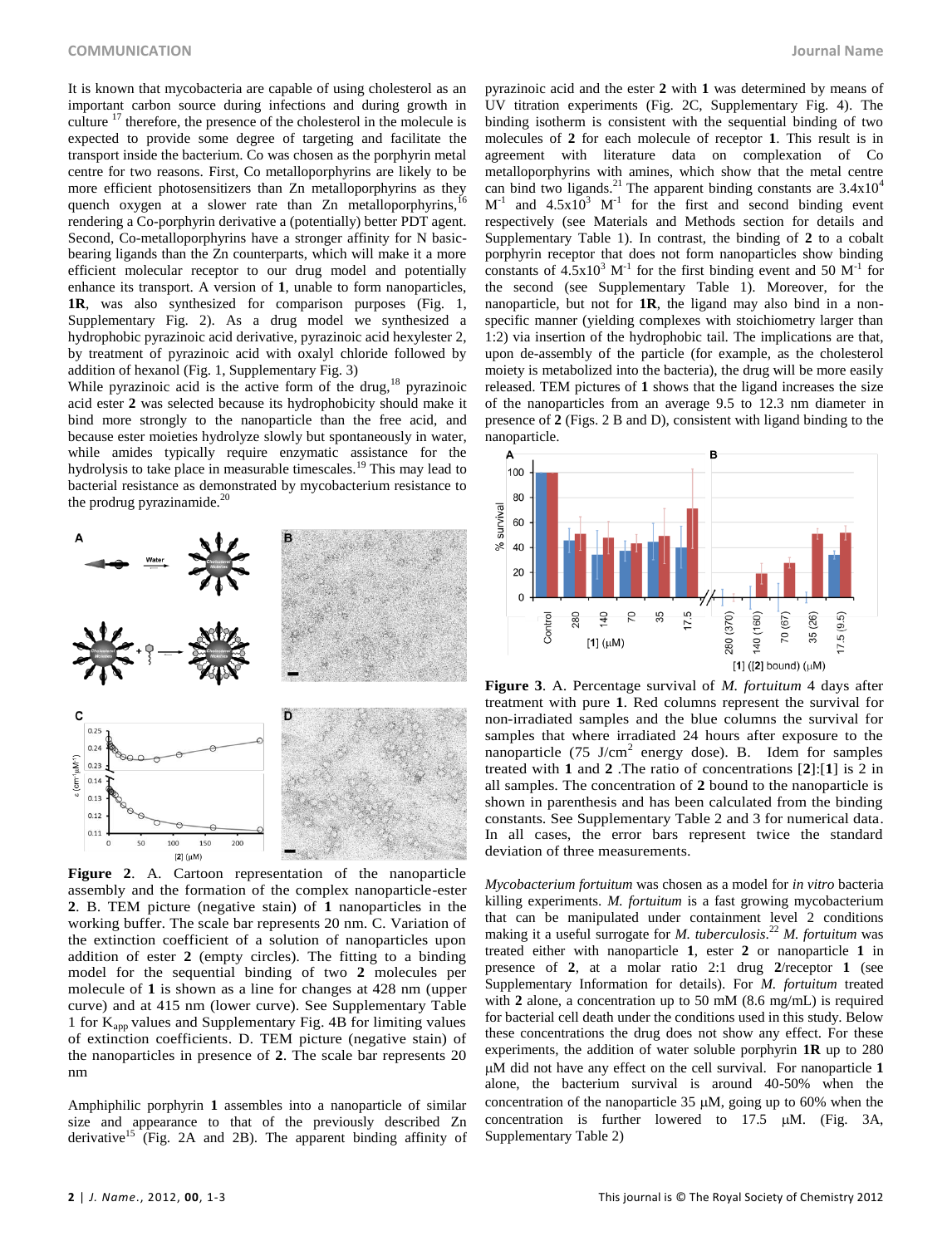Irradiation of the samples with light at 430 nm (the maximum absorption of the nanoparticle) results on a decrease in survival of 10-15 % in relation to not irradiated samples for all the concentrations tested (Fig. 3A, Supplementary Table 2). This result is attributed to the photosensitizer action of the metalloporpyrin moiety within the bacteria upon irradiation. When treated with nanoparticle **1** in the presence of **2**, quantitative killing takes place for samples 280  $\mu$ M in **1** (with 370  $\mu$ M of **2** bound to nanoparticle), while the survival of bacterium increases in a typical dose-dependent fashion as the concentrations tested decrease, up to 50% survival for samples with 17.5  $\mu$ M in **1** (with 9.5  $\mu$ M of **2** bound to nanoparticle). (Fig.3B, Supplementary Table 3). Finally, when samples treated with 1 in presence of 2 are also irradiated at 430 nm quantitative killing takes place down to concentrations of  $1.35 \mu M$  (with 26  $\mu$ M) of **2** bound to nanoparticle), while a survival of 40% approx. is observed when the concentration is further lowered to 17.5  $\mu$ M in 1 (with  $9.5 \mu M$  of 2 bound to nanoparticle). This result is consistent with the nanoparticle facilitating the transport of the pyrazinoic acid ester **2**, together with the expected photosensitizer action of the porphyrin moiety

### **Conclusions**

In summary, this work shows that the combination of a small molecule based nanoparticle (**1**) with the appropriate derivative of a known drug (**2**) results in quantitative bacterial killing for *M. fortuitum*, a widely used model for *M. tuberculosis* down to 15 g/mL from 10 mg/mL for the drug **2** in absence of the nanoparticle (Fig. 3, Supplementary Tables 2 and 3). The enhancing of the drug activity in the presence of the nanoparticle is attributed to the ability of the nanoparticle to facilitate the transport of the drug into the bacteria and is supported by the fact that the nanoparticle on its own leads to bacterial killing upon irradiation. The transport activity can be attributed to the presence of a cholesterol moiety. Cholesterol is used by *M. fortuitum* as nutrient enabling the transport of the other moieties associated to it, such as drug model **2** and the covalently linked Co metalloporphyrin moiety. It is also possible that the nanoparticle components de-assemble when in contact with the bacterial cell wall and incorporate as individual molecules. Irradiation may then lead to bacterial wall damage resulting in enhanced drug absorption. Whatever the precise mechanism of action, these kinds of nanoparticles are a strong candidate to be developed into therapeutic agents for resilient strains of tuberculosis that currently require drastic treatment, including pulmonary surgery. $^{23}$  A combined therapy based on the use of a system such as the one described here will offer a much more convenient alternative, both from the patient and the economic point of view. The use of UV to enhance drug activity will not be practical in most patients. However, in those with MDR and XDR TB, where treatment options are limited, use of an adapted bronchoscope could provide targeted UV delivery to the site of disease. The modular nature of the nanoparticles and the relative simplicity of the building blocks should allow us to develop related systems with different porperties. For example, a version bearing ergosterol may target fungi  $24$  and can be tested against post-transplant fungal infections. The potential toxicity of our porphyrin derivatives

may be mitigated by developing a nanoparticle version bearing more biocompatible (e.g. heme derivative) moieties. The potential of these systems is currently being analysed in our labs.

#### **Notes and references**

*a* Institute of Structural and Molecular Biology and Department of Biological Sciences, School of Science, Birkbeck, University of London, Malet Street. London WC1E 7HX, UK.

e-mail[: s.tomas@bbk.ac.uk](mailto:s.tomas@bbk.ac.uk) an[d m.bhatti@ucl.ac.uk.](mailto:m.bhatti@ucl.ac.uk)

Centre for Clinical Microbiology, Royal Free Campus, University College London, Rowland Hill Street, London NW3 2QG, UK.

*c* School of Biological and Chemical Sciences, Queen Mary, University of London, Mile End Road, London E1 4NS, UK.

Electronic Supplementary Information (ESI) available: General experimental methods, synthesis and characterization of **1** and **2**, binding constants measurements, TEM experimental details and detailed microbiology experiments.. See DOI: 10.1039/c000000x/

- 1 S. C. Davies, *Annual Report of the Chief Medical Officer*, 2011, **2**.
- 2 Infections and the rise of antimicrobial resistance *London: Department of Health*, 2013.
- 3 *World Health Organisation World tuberculosis report*, 2012. [http://apps.who.int/iris/bitstream/10665/91355/1/9789241564656\\_en](http://apps.who.int/iris/bitstream/10665/91355/1/9789241564656_eng.pdf) [g.pdf.](http://apps.who.int/iris/bitstream/10665/91355/1/9789241564656_eng.pdf)
- 4 A. S. Ginsburg,. J. H. Grosset, W. R. Bishai, *Lancet Infect. Dis.,* 2003, **3**, 432.
- 5 A. J. Huh, Y. J. Kwon, *J. Control. Release*, 2011, **156**, 128.
- 6 A. C. Engler, N. Wiradharma, Z. Y. Ong, D. J. Coady, J. L. Hedrick, Y. Y. Yang, *Nano Today* 2012, **7**, 201.
- 7 J. C. Sung, D. J. Padilla, L. Garcia-Contreras, J. L. VerBerkmoes, D. Durbin, C. A. Peloquin, K. J. Elbert, A. J. Hickey, D. A. Edwards, *Pharm. Res*., 2009, **26**, 1847.
- 8 A. Sosnik, A. M. Carcaboso, R. J. Glisoni, M. A. Moretton, D. A. Chiappetta, .*Adv. Drug Deliv. Rev.,* 2010, **62**, 547.
- 9 M. H. Xiong, Y. Bao, X. Z. Yang, Y. C. Wang, B. Sun, J. Wang, *J. Am. Chem. Soc.*, 2012, **134**, 4355.
- 10 A. F. Radovic-Moreno, T. K. Lu, V. A. Puscasu, C. J. Yoon, R. Langer, O. C. Farokhzad, *ACS Nano*, 2012, **6**, 4279.
- 11 P. Tanner, P. Baumann, R. Enea, O. Onaca, C. Palivan, W. Meier, *Acc. Chem. Res.*, 2011, **44**, 1039.
- 12 D. Fayter, M. Corbett, M. Heirs, D. Fox, A. Eastwood, *Health Technol. Assess.*, 2010, **14**, 1.
- 13 G. B. Kharkwal, S. K. Sharma, Y. Y. Huang, D. Tianhong, M. R. Hamblin, *Lasers Surg. Med.* 2011, **43**, 755.
- 14 K. O'Riordan, D. S. Sharlin, J. Gross, S. Chang, D. Errabelli, O. E. Akilov, S. Kosaka, G. J. Nau, T. Hasan, *Antimicrob. Agents Chemother.,* 2006, **50**, 1828.
- 15 S. Tomas, L. Milanesi,. *J. Am. Chem. Soc.,* 2009, **131**, 6618.
- 16 R. Bonnet, G. Martinez, *Tetrahedron,* 2001, **57**, 9513.
- 17 A. Brzostek, J. Pawelczyk, J. Dziadek, *J. Bacteriol.,* 2009, **191**, 6584.
- 18 Y. Zhang, D. Mitchison, *Int. J. Tubercul. Lung. Dis*., 2003, **7**, 6.
- 19 M. F. Simoes, E. Valente, M. J. Gomez, E. Anes, L. Constanito, *Eur. J. Pharm. Sci.,* 2009, **37**, 257.
- 20 J. K. McClatchy, A. Y. Tsang, M. S. Cernich, *Antimicrob. Agents. Chemother*., 1982, **20**, 556.
- 21 U. Michelsen, C. A. Hunter, *Angew. Chem. Int. Ed.*, 2000, **39**, 764.